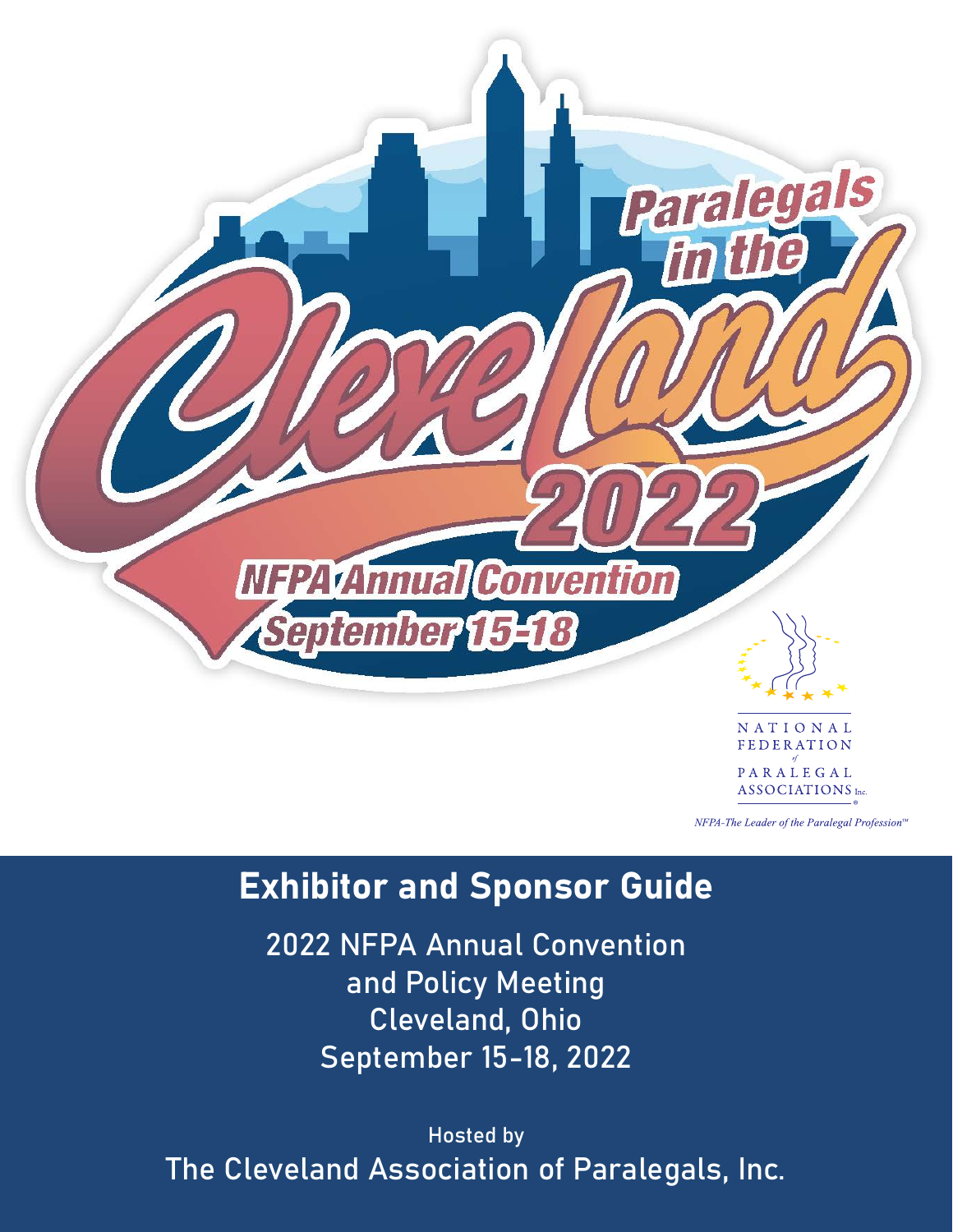

NFPA-The Leader of the Paralegal Profession<sup>®</sup>

### WHO IS NFPA?

Founded in 1974, the National Federation of Paralegal Associations, Inc. (NFPA) was the first national paralegal association. Created as a non-profit federation, NFPA is an issues-driven, policy-oriented professional association directed by its membership. NFPA represents 7,500 individual members reflecting a broad range of experience, education and diversity. NFPA's Mission Statement and Core Purpose delineate its dedication to the advancement of the paralegal profession and leadership in the legal community. NFPA is committed to providing a safe, productive, and welcoming environment where everyone feels celebrated and included.

# **Host Hotel:**

# **September 15-18, 2022 Westin Cleveland Downtown 777 St Clair Ave NE, Cleveland, OH 44114**

# **Hosted by The Cleveland Association of Paralegals, Inc. "Paralegals in the Land"**



## WHY CONNECT WITH NFPA MEMBERS

Our members are employed in law offices, corporations, government agencies and other organizations. On a daily basis, their employers rely on their experience and expertise to assist them in making decisions about the products and services they purchase. Your message will also reach educators and students the future of the paralegal profession.

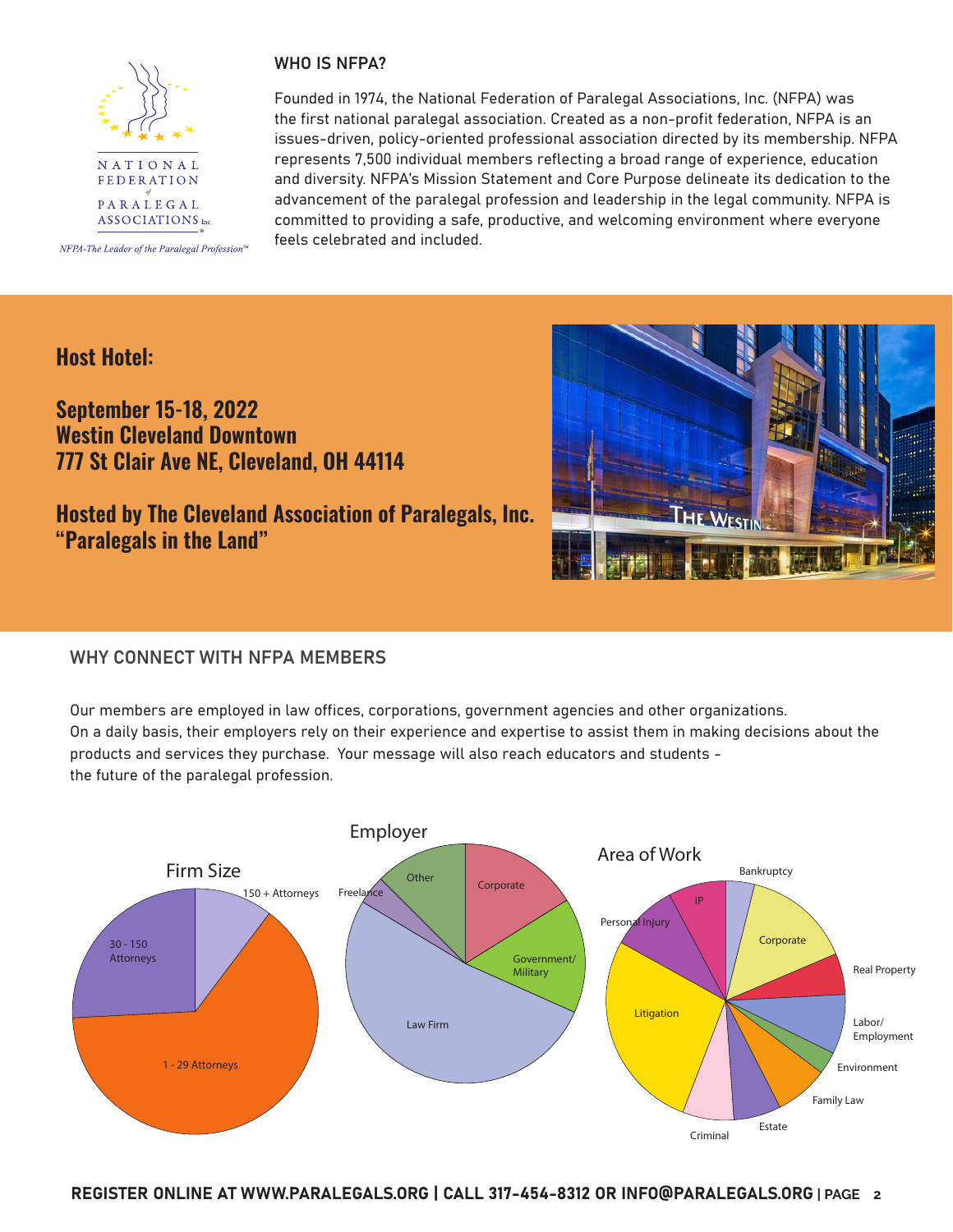# 2022 NFPA Annual Convention and Policy Meeting Cleveland, Ohio | September 15-18, 2022

### REGISTER ONLINE AT WWW.PARALEGALS.ORG | CALL 317-454-8312 OR INFO@PARALEGALS.ORG

All sponsors receive logo recognition on the convention website as well as a sponsor directory listing in the convention program. Sponsors may add ala carte option such as program advertising and attendee bag insert.

| <b>Sponsorship Opportunities:</b>                                         |                                                                                                                                                                                                          | Cost                                                               |
|---------------------------------------------------------------------------|----------------------------------------------------------------------------------------------------------------------------------------------------------------------------------------------------------|--------------------------------------------------------------------|
| <b>Friday Night Social Event</b>                                          | Name and logo on signage at event, option to welcome attendees from microphone,<br>and two tickets to event; one sponsor for each opportunity unless shared<br>sponsorship agreement discussed with NFPA | \$5,000 Dinner<br>\$3,000 Venue/Activity<br>\$2,000 Transportation |
| <b>CLE Session(s) Recording</b>                                           | Logo included in webinar recording and on recording web page                                                                                                                                             | \$5,000                                                            |
| Convention Luncheons - Keynote Speaker,<br>Networking, and Award Ceremony | Name on signage, option to welcome attendees from microphone, two<br>complimentary lunch tickets to the sponsored lunch                                                                                  | \$2,500 (3 available - one<br>sponsor per event)                   |
| <b>Exhibitor Reception</b>                                                | Name and logo on signage in Exhibit area and announced over microphone -<br>Sponsor entire Event for \$5,000 with ability to address attendees from microphone                                           | \$2,000 (3 available)                                              |
| <b>Convention Tote Bags</b>                                               | Logo on bag                                                                                                                                                                                              | \$2,000                                                            |
| Lanyard                                                                   | Logo on lanyard                                                                                                                                                                                          | \$1,000                                                            |
| <b>Badge</b>                                                              | Logo on attendee badges                                                                                                                                                                                  | \$1,000                                                            |
| <b>Breakfasts</b>                                                         | Name and logo on signage at Event                                                                                                                                                                        | \$600 (4 available)                                                |
| <b>Policy Meeting Power Stations - Delegates</b>                          | Name and logo on signage at table Sponsor all four for \$1800                                                                                                                                            | \$500 per station<br>(4 available)                                 |
| <b>Student Workshop</b>                                                   | Name and logo on signage at session and announced by moderator                                                                                                                                           | \$500                                                              |
| <b>Breaks</b>                                                             | Name and logo on signage at break                                                                                                                                                                        | \$400 (7 available)                                                |
| <b>CLE Sessions</b>                                                       | Name and logo on signage at session and announced by moderator or sponsor an<br>entire education track of four sessions for \$1,000                                                                      | \$300 per session<br>(16 available)                                |
| <b>Awards</b>                                                             | Name associated with award, logo on award plaque and option to present to recipient                                                                                                                      |                                                                    |
| <b>Association Pro Bono Award</b>                                         | Includes \$500 donation to Winner's choice of charity                                                                                                                                                    | \$1,500                                                            |
| Individual Pro Bono Award                                                 | Includes \$1000 donation to Winner's choice of charity                                                                                                                                                   | \$1,500                                                            |
| <b>Justice Champion Award</b>                                             | Includes \$1000 donation to Winner's choice of charity                                                                                                                                                   | \$1,500                                                            |
| <b>Outstanding Local Leader Award</b>                                     |                                                                                                                                                                                                          | \$1,000                                                            |
| <b>Certification Ambassador Award</b>                                     |                                                                                                                                                                                                          | \$1,000                                                            |
| PACE <sup>®</sup> Scholarship                                             |                                                                                                                                                                                                          | \$1,000                                                            |
| PCCE™ Scholarship                                                         |                                                                                                                                                                                                          | \$1,000                                                            |
| Paralegal of the Year Award                                               |                                                                                                                                                                                                          | \$1,000                                                            |
| William R. Robie Leadership Award                                         |                                                                                                                                                                                                          | \$1,000                                                            |
| <b>Student Scholarship</b>                                                |                                                                                                                                                                                                          | \$500 - \$3,000                                                    |
| <b>Convention Program Advertising Opportunities</b>                       |                                                                                                                                                                                                          |                                                                    |
| <b>Registration Bag Insert</b>                                            | Send approx 300 brochures or small promo item for attendee bags                                                                                                                                          | \$250                                                              |
| Full Page                                                                 | 8 x 10 inches                                                                                                                                                                                            | \$250                                                              |
| <b>Half Page</b>                                                          | 8 x 5 inches                                                                                                                                                                                             | \$150                                                              |
| $1/4$ Page                                                                | $4 \times 5$ inches                                                                                                                                                                                      | \$100                                                              |
| <b>Business Card 1/8 Page</b>                                             | $3.5 \times 2$ inches                                                                                                                                                                                    | \$75                                                               |
| NFPA Annual Convention Website Banner<br>(July through September)         | <b>Electronic Advertisement</b>                                                                                                                                                                          | \$500 (6 available)                                                |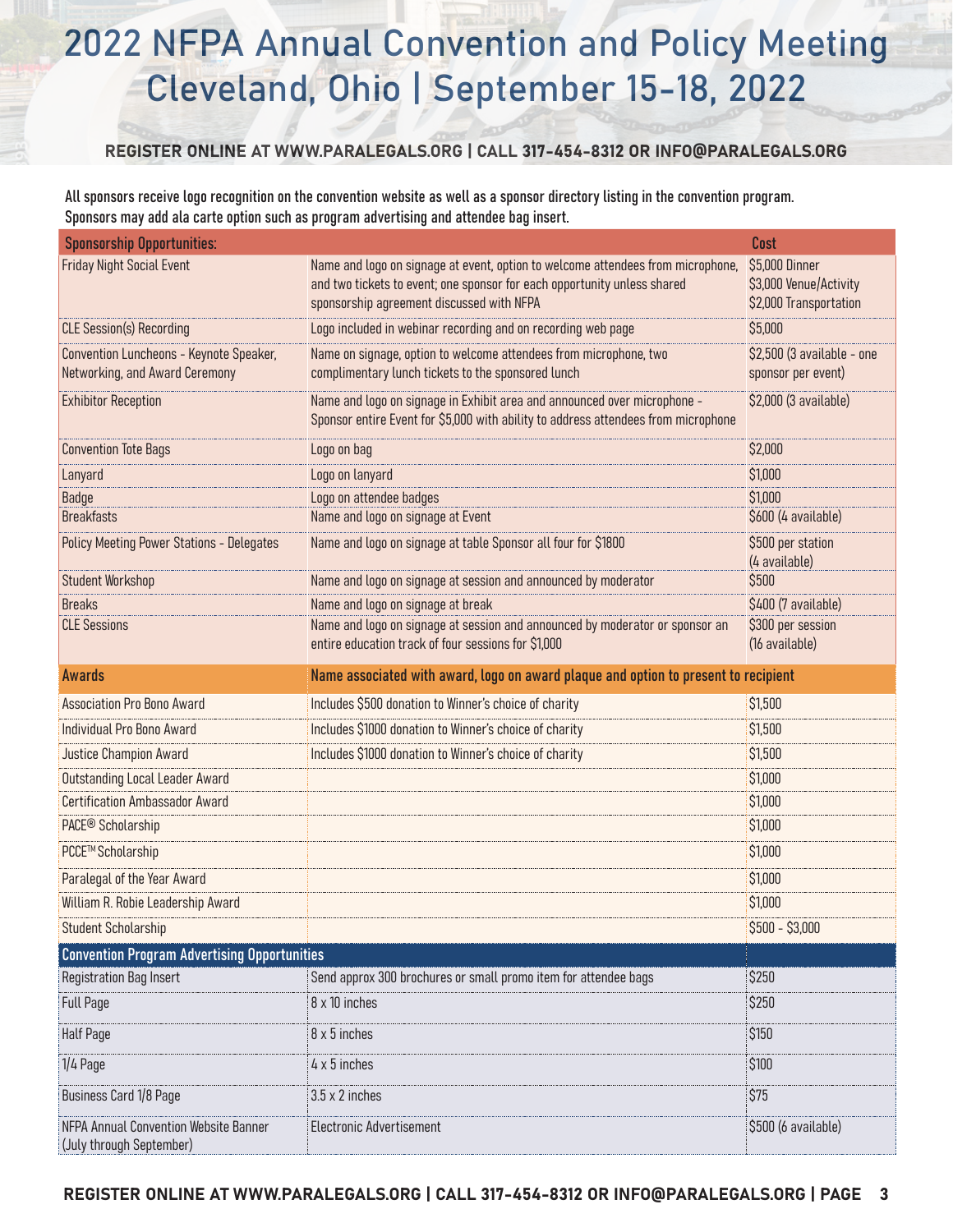# 2022 NFPA Annual Convention and Policy Meeting Cleveland, Ohio | September 15-18, 2022

## EXHIBIT AT CONVENTION

The 250+ NFPA delegates and members who attend Convention are key decision-makers representing the profession. By participating, your business will create new customer relationships; strengthen and build upon existing customer relationships; increase visibility; promote your product/services; reach prime market segments for your product; and demonstrate your commitment to promoting quality services.

#### Exhibitor Package

- \$1,100 by July 1 (\$1,400 after July 1)
- Exhibitor will have six-foot draped table, one chair and signage.
- Registration includes breakfast, lunch and breaks on Thursday and Friday, as well as the Exhibitor Reception for one individual.
- Social event tickets available for purchase.
- Option to offer giveaway, which is announced during Friday's lunch.
- Name included on Convention web page and in Convention program.

#### Retail Marketplace

- \$300 by July 1 (\$500 after July 1)
- Retailer will have a six-foot table and one chair.
- Registration includes breakfast and breaks for one individual.
- Lunch and social event tickets are available for purchase.

# EXHIBIT DATES

Thursday, September 15, 2022 Friday, September 16, 2022

## EXHIBIT HOURS

Wednesday, September 14, 2022 Exhibitor Set-up 3:30 pm - 5:00 pm

#### Thursday, September 15, 2022

7:30 am - 7:30 pm Breakfast and Breaks will be dedicated exhibit times with food and beverage functions near the exhibitors during these times. The Exhibitor Reception will be held in the early evening.

Friday, September 16, 2022 7:30 am - 2:00 pm Exhibitor Teardown 2:00pm-5:00pm NFPA will announce the Exhibitor giveaways during lunch with attendees claiming their prizes when dessert is served near the exhibitors after lunch.

## PROGRAM-AT-A-GLANCE

Wednesday, September 14, 2022 Welcome Reception

Thursday, September 15, 2022 Continuing Legal Education Seminars, Exhibit Hours, Exhibitor Reception, Luncheon, NFPA Board Meeting

Friday, September 16, 2022 Region Meetings, Keynote Speaker Luncheon, Exhibit Hours, Evening Social Event

Saturday, September 17, 2022 Policy Meeting, Luncheon, Region Dinners

Sunday, September 18, 2022 Policy Meeting, NFPA Board Meeting